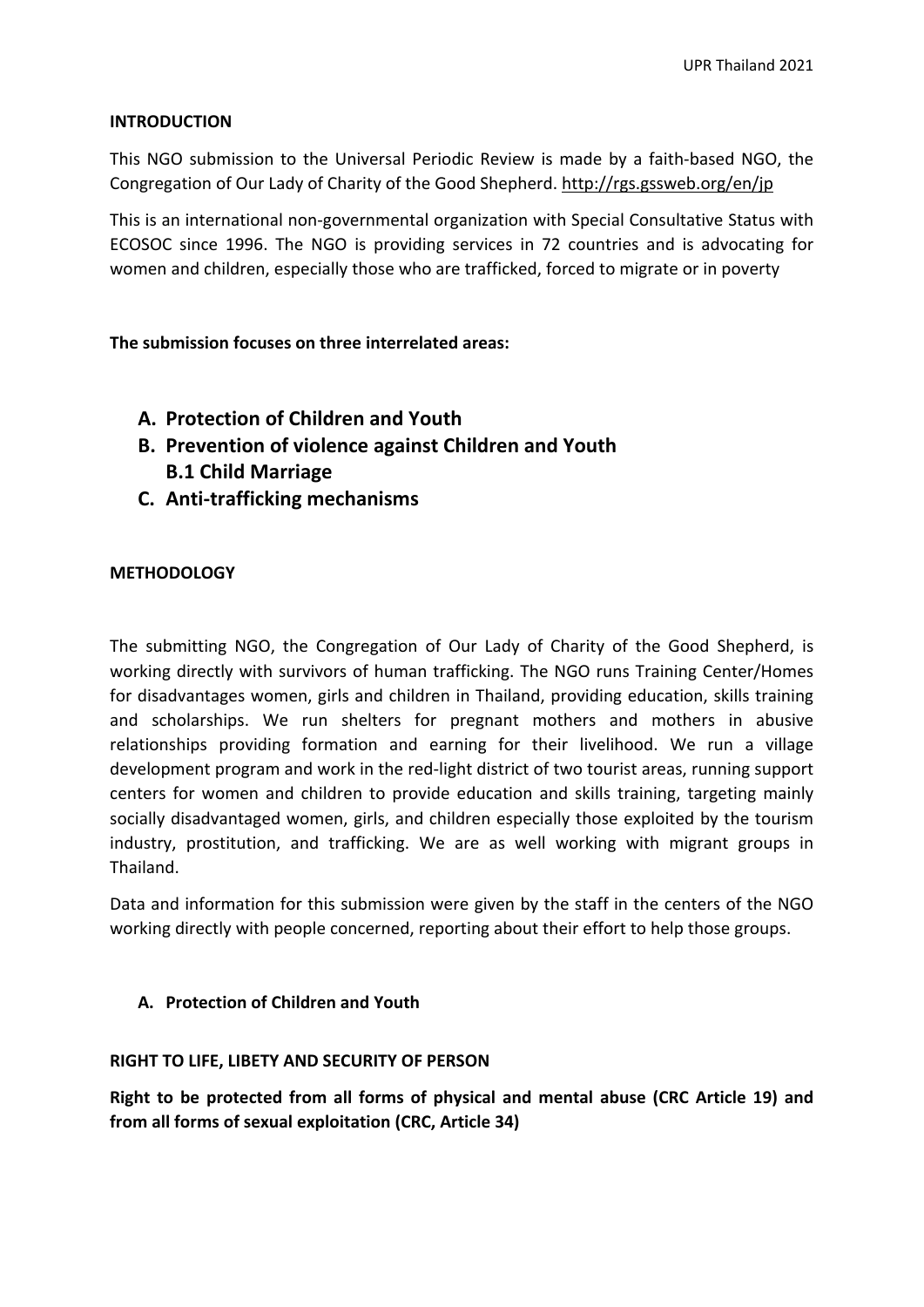In the  $2^{nd}$  cycle of the UPR, Thailand accepted a recommendation to multiply efforts to combat child sex tourism, especially by adopting a comprehensive regular framework  $(A -$ 158.93 from Turkey).

There are measures in force and <sup>a</sup> real effort is made but there is <sup>a</sup> possibility for further improvement.

In accordance with MOU on Bilateral Cooperation for Eliminating Trafficking in Children and Women and Assisting Victims of Trafficking,<sup>1</sup> Thailand authorities work in close cooperation with Cambodia, Loa, Vietnam and Myanmar on prevention and tackling the human trafficking at both bilateral and multilateral levels of operation.

Any victim of all human violence is to be protected by <sup>a</sup> competent official who is required to use the authority to enforce the law and has sufficient knowledge and understanding of the procedure and law enforcement. The law is strict and equally applied to everyone with no discrimination, regardless of the operator of the offense or the recipient.

Only government can enforce the legal provision regarding the criminals pleaded guilty, including the process of prosecution and investigation, allowing only licensed officials to take participate. NGO are not allowed or extremely limited to contribute to the anti-trafficking.

TICAC (Thailand Internet Crimes Against Children) 2 has coordinated cooperation between the police and specialized agencies on issues related to child sexual abuse, on both domestic and regional levels, South East Asia and countries around the world.

All the agencies listed below work to prosecute and arrest those who committed crime and are guilty of child sexual abuse and pornography. In the implementation, there will be several agencies responsible for both.

TICAC and TICAC – Task Force "Thailand Internet Crimes Against Children Task Force"; Immigration Office of the Forensic, Proof Office, Police Division of the Suppression of Offenses Regarding technology crime (BMA)<sup>3</sup>, Human Trafficking Prevention and Suppression Division (AHTD), Sub-division in the provinces of Phuthon, all over the country. The National Police Office, the Office of Foreign Affairs and cases of international crime with the Department of Special Investigation in foreign countries which are of great importance, such as International Criminal Police Organization, Federal Bureau of Investigation (FBI), Homeland Security Intelligence (HIS), National Crime Agency (NCA), Australian Federal Police

<sup>&</sup>lt;sup>1</sup>Memorandum of Understanding between the Government of Malaysia and the Government of the Kingdom of Cambodia on the Recruitment and Employment of Workers

Bilateral agreement between Cambodia and Malaysia establishing <sup>a</sup> framework for the recruitment, employment and repatriation of labour migrants (Governments of Cambodia and Malaysia, 2015) [http://un](http://un-act.org/wp-content/uploads/2017/01/MOU_Cambodia_Malaysia_Labour_Migration.pdf)[act.org/wp-content/uploads/2017/01/MOU\\_Cambodia\\_Malaysia\\_Labour\\_Migration.pdf](http://un-act.org/wp-content/uploads/2017/01/MOU_Cambodia_Malaysia_Labour_Migration.pdf), accessed 16. March 2021

<sup>&</sup>lt;sup>2</sup> Thailand's Country Report on Anti-Human Trafficking Response (1 January – 31 December 2016) [https://ccpl.mol.go.th/wp-content/uploads/sites/4/2020/01/article\\_20190329092741.pdf](https://ccpl.mol.go.th/wp-content/uploads/sites/4/2020/01/article_20190329092741.pdf%20page%2054) page 54, accessed 16. March 2021

<sup>3</sup> <https://tcsd.go.th/?lang=en>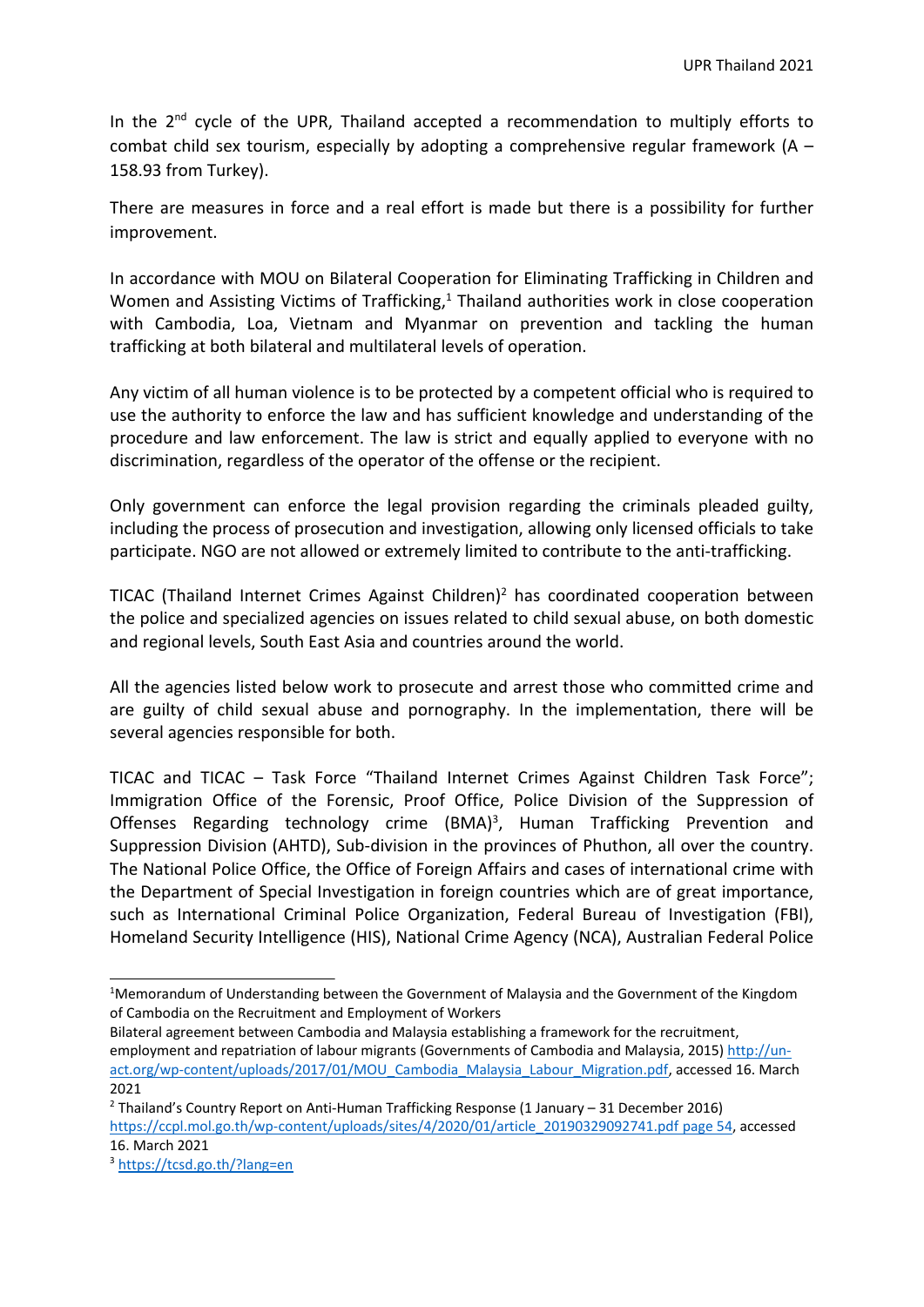(AFP) $^4$ .

However, considering all local and international agencies working in the field, the **effort made is not enough** because many organizations do not have the direct legal right to deal with sexual exploitation problems, social issues and online crimes in <sup>a</sup> timely and relevant manner. It is difficult to reach out children and the youths, victims, parents, and schools, considering insufficient amount of police officers having specialized knowledge and skills to detect, and track offenders.

On the regional level, government can play an important role in raising the significance of the issue of Child sexual abuse, for example <sup>a</sup> workshop of the AEC or ASEAN Inter-Parliamentary Assembly (AIPA).<sup>5</sup> "Regional Parliamentary Workshop on Strengthening Legal Frameworks to Protect Children from Sexual Exploitation in Travel and Tourism" which took place between 25-28 July 2018 at Denpasar, Bali Island Indonesia. The event was attended by representatives from Thailand - ASEAN Framework for Protection of Children from Various Forms of Sexual Exploitation and Abuse and Global and Regional Trends of Sexual Exploitation of Children in Travel and Tourism: SECTT.

During the "Regional Parliamentary Workshop on Strengthening Legal Frameworks to Protect Children from Sexual Exploitation in Travel and Tourism" workshop, the registration of sex offenders against children took place and the government, with accordance to the crime record database, has immediately denied providing <sup>a</sup> passport for offender to travel out of the country.

Within the international legal system of ASEAN members, there is <sup>a</sup> regional cooperation in the field of legislation and operation on sex crimes against children and online materials proposals tracking on the sexual exploitation of children in tourism industry.

Currently, Thailand has no specific legislation covering these issues, but many laws are applied in <sup>a</sup> manner to protect children, such as the Child Protection Act, Computer Act, Criminal Code, Offenses about Life and Body etc.

Despite having <sup>a</sup> legal provision protecting children from every form of sexual abuse, the current legislation cannot be held as sufficient as it does not provide enough preventing measures on raising awareness, social support, education, mental health issues tracking and unable to keep up with the situation to prevent the crime before it even committed.

Thailand lacks organizations working specifically on the prevention measures and suppression of sexual abuse against children. Many organizations do not have the direct legal right to deal with sexual exploitation problems, social issues and online crimes in <sup>a</sup> timely and relevant manner. It is difficult to reach out children and the youth, victims, parents, and schools, considering insufficient amount of police officers having specialized knowledge and skills to detect, and track offenders.

<sup>4</sup> <https://www.afp.gov.au/>

<sup>5</sup> <https://aipasecretariat.org/>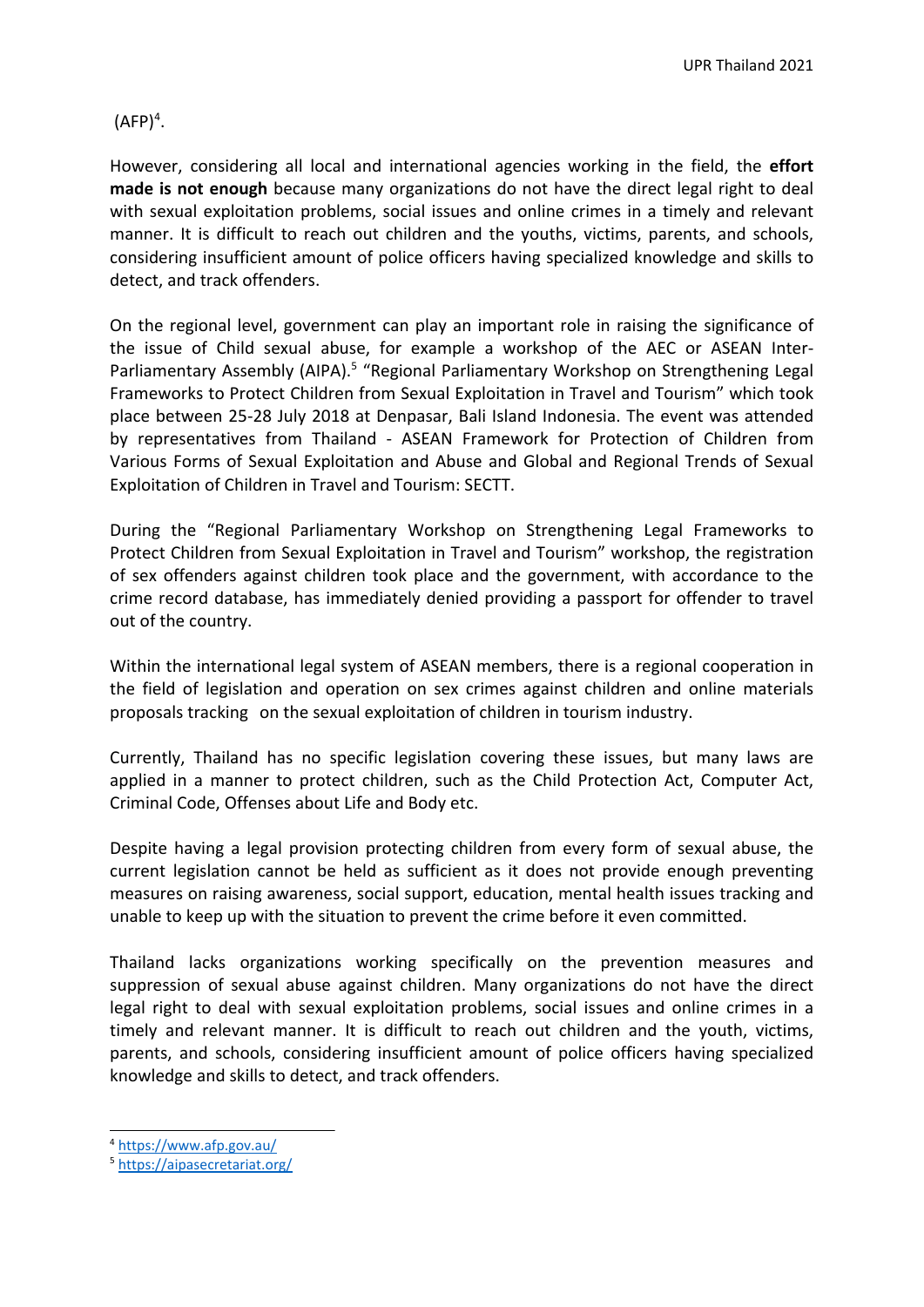# **B. Prevention of violence against Children and Youth**

There is <sup>a</sup> diversity of measures and strategies introduced to prevent violence against children and youth.

According to the Department of Child and Youth Affairs Strategic Plan Project No. 1 (2017 - 2021) (Revised version), there are 13 implementation strategies introduced.

- Convention on the Rights of the Child Strategic Plan
- Department of Children and Youth Affairs
- Convention on the Rights of the Child (Convention National Child Protection Strategy 2017-2021 on the Rights of the Child)
- Policies and strategies to prevent and tackle violence against children and youth.
- Promotion and protection strategy for children and youth in the use of online media 2017-2021
- Strategy, Ministry of Social Development and Human Security
- National Child and Youth Development Plan 2012-2016
- Child Development Plan and National Youth Vol. 2 2017-2021
- 12th National Economic and Social Development Plan (2017-2021)

### **The 20-Years National Strategy (2018 - 2037)**

Prevention and mitigation policies and strategies regarding the problems of violence against children and youth. Developing policies and measures on children and youth protection as well as promoting support of children and youth through life skills development to become <sup>a</sup> worthy member of society.

Social Safety Network introduced

- Policy and Strategy for the Prevention and Solution of Violence Against Children and Youth - Strategy to promote prevention of crimes against and protection of children and youth in the use of online media 2017-2021
- The 20-Years National Strategy (2018 2037) Situation of Children and Youth in 20 Years National Child Protection Strategy 2017- 2564
- Issue 12 (2017 2021) Convention on the Rights of the Child National Child Protection Strategy 2017 - 2021 including related strategic plans, especially regarding the child and youth development plan.
- National No. 2 (2017 2021) in the past Department of Child and Youth Affairs has set Strategic Plan emphasizing the importance of the promotion and development of the potential.
- Protection rights and welfare promotion for children, youth, and families with <sup>a</sup> focus on children and Youth.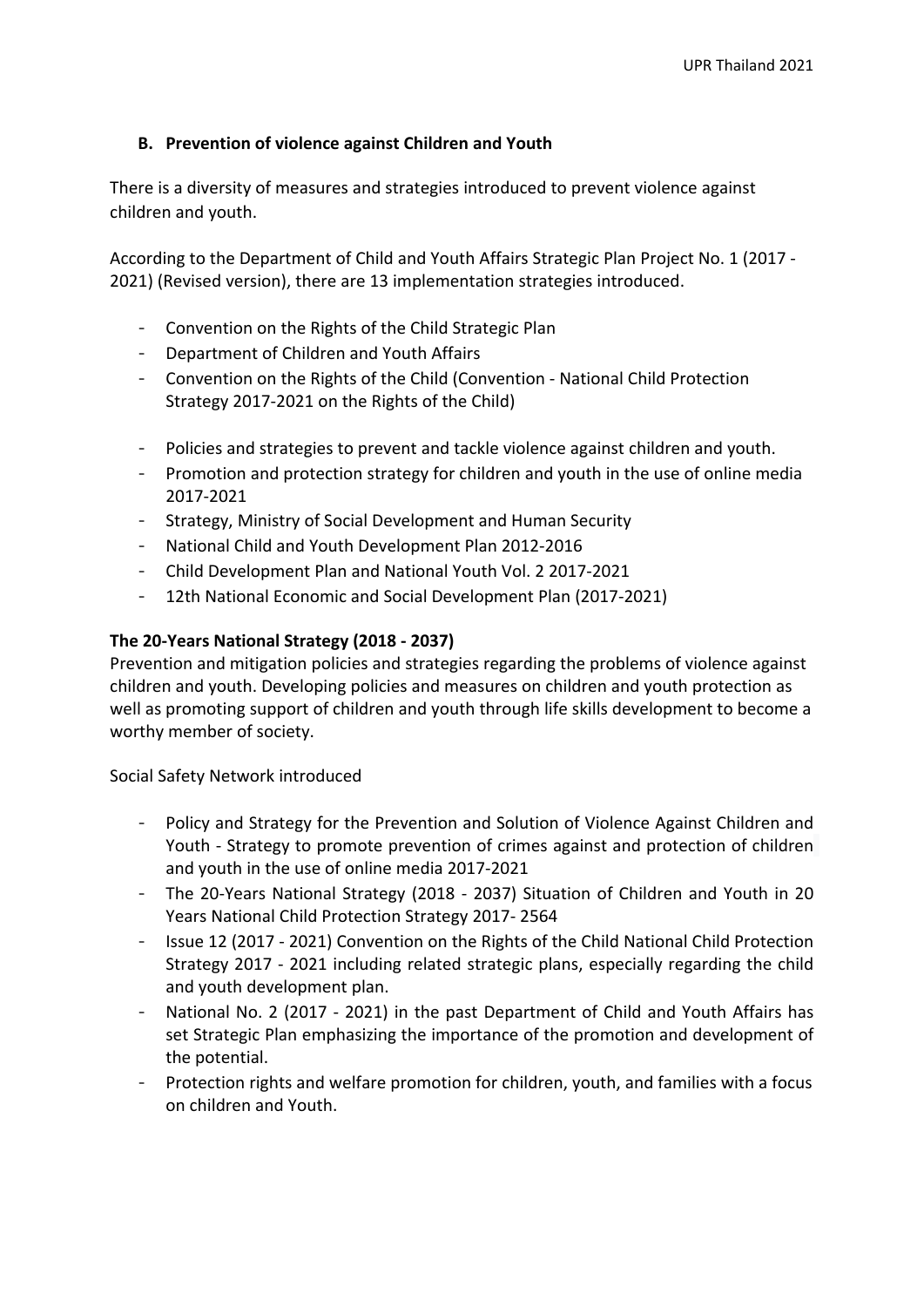All the measures conducted are aiming to secure youth and children acceptable standard of living, financial stability, healthcare, and educational opportunities.

There are agencies and organizations operating in Thailand that are responsible for the protection of children, youth, and women rights in many fields, but the main problem remains the same – there is <sup>a</sup> lack of measures preventing the crimes from happening, and this creates <sup>a</sup> huge obstacle to the protection of children at all levels - national, provincial and local.

Organizations and agencies working to protect children'<sup>s</sup> rights are listed below.

- Civil Service Center Ministry of Social Development and Human Security. Call Center 1300
- Center for the Promotion and Protection of Children and Youths in the Use of Online Media
- Ban Pak Kret Boys Home

## **B.1 Child marriage**

Despite the taken measures to prevent violence of Children there are concerns about Child Marriage in Thailand.

According to the legal provision marriage cannot be registered, until <sup>a</sup> person is 17 years old. A court petition can be made, if the person is under 17 years old, in under special circumstances with both parents consent necessary, considering both parents are Thai nationals.

In cases involving under 15 years old children, different legislation is applying. According to the Section 277, whoever offends <sup>a</sup> child under 15 years old, who is not his wife or husband, with the child consenting or not - shall be punished with imprisonment from 4 to 20 years and fined from 80,000 to 400,000 bath.

Thailand has no legal provision allowing lowering the marriage age to 13 years old in case where children were sexually abused and could consequently marry their perpetrators. However, the problem appears in Sothern Thailand region, where there is <sup>a</sup> strong Muslim community of nationals residing. The decisions are made based on Islamic law, which does not require <sup>a</sup> minimum age of marriage for women what creates many problems in that area, as the imams use loopholes to cause the marriage of under 15 years old children.

Last year, the Central Islamic Council of Thailand acknowledging the issue of marriage, has passed the case allowing 11-years old girl to marry, claiming that now this case law Is to be <sup>a</sup>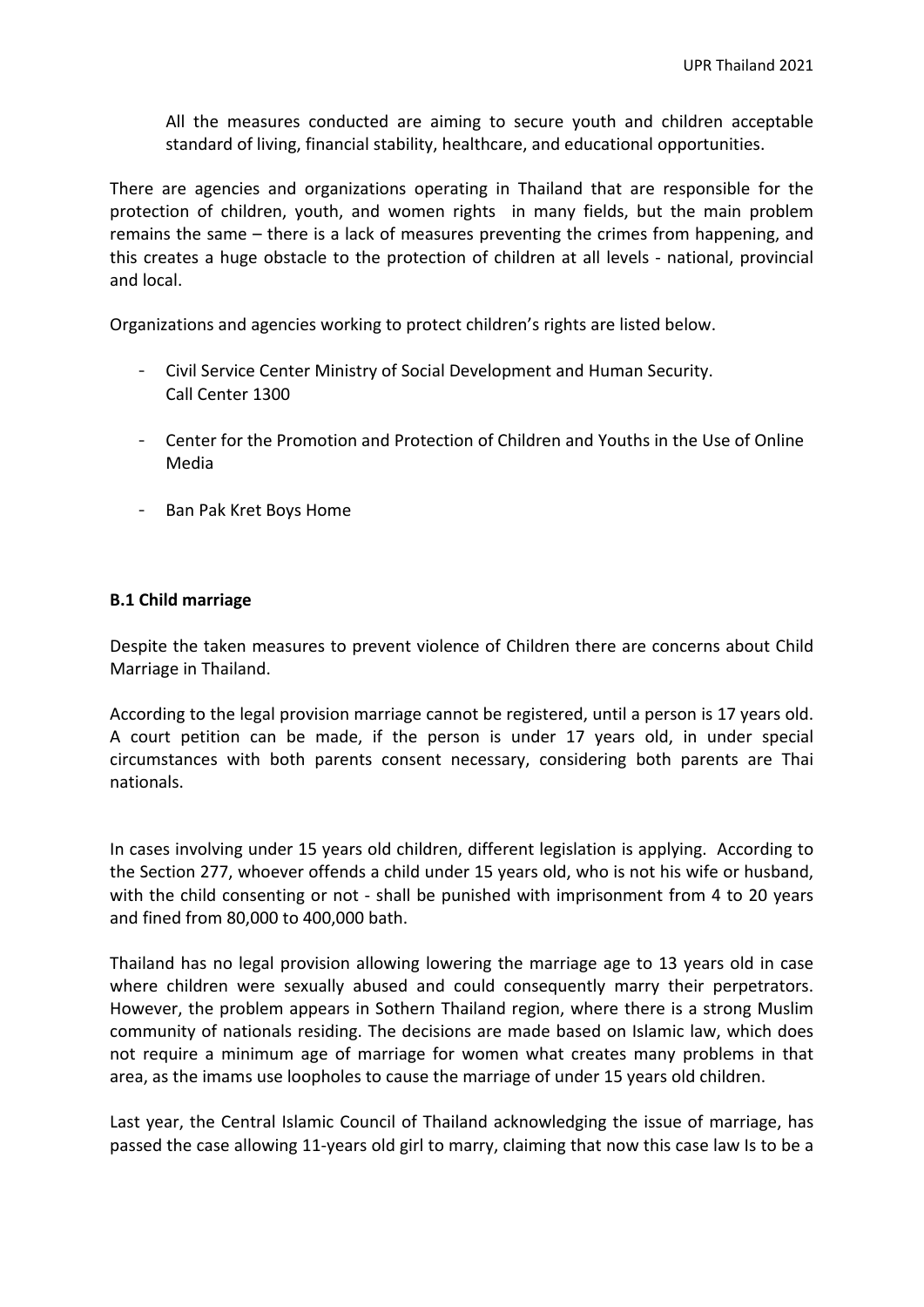part of the Civil Commercial Code. This creates big problems as does not comply with the general legislation and evidentially the reform is an urge need.

The current law has conflicts. Parents can ask to marry their girls earlier, if they are pregnant and they can ask to marry their children even under 17 years. This legal framework does not stop child marriage effectively. Traditional or religious laws can take precedence over statutory legislation because exceptions give parents the right to approve marriages.

To implement the statutory legislation systematic efforts to raise awareness of such legislation in communities, where cultural or religious traditions are and obstacle to apply to the legislation.

# **C. Anti-trafficking mechanisms**

There are organizations both governmental and non-governmental working on anti-human trafficking

- ANTI TRAFFICKING IN PERSONS DIVISION. ATPD POLICE.
- Department of Employment and Department of Labor Protection and Welfare (Ministry of Labor)
- Department of Social Development and Welfare (DSDW) (Ministry of Social Development and Human Security)

Non-Governmental (NGO)

A21 Organization

The budget allocation for the prevention and suppression of human trafficking is the country'<sup>s</sup>

top amount and equals to 3,208 million baht annually.

- 1. For the development of policy and mechanisms to drive the prevention and suppression of human trafficking the budget allocated in fiscal year 2018 amounted to 103.0890 million baht.
- 2. For improving the law enforcement processes, investigation, prosecution against the offenders, court procedures and the culprit cross-border transfers the budget allocated in the fiscal year 2018 amount to 207.2953 million baht.
- 3. For the provision of protection, assistance, rehabilitation, treatment, return and return to the social life for victims of human trafficking the budget allocated in 2018 amounted to 799.17 million baht.
- 4. For the preventive measures, such as public relations and the capacity building, raise of awareness and correct understanding of the threat of human trafficking the budget allocated for the fiscal year 2018 amount to 2,491.5384 million baht.
- 5. For the development of cooperation with networking partners, for example, promoting the participation of the organization or various networks including government, private sector, international organizations including the government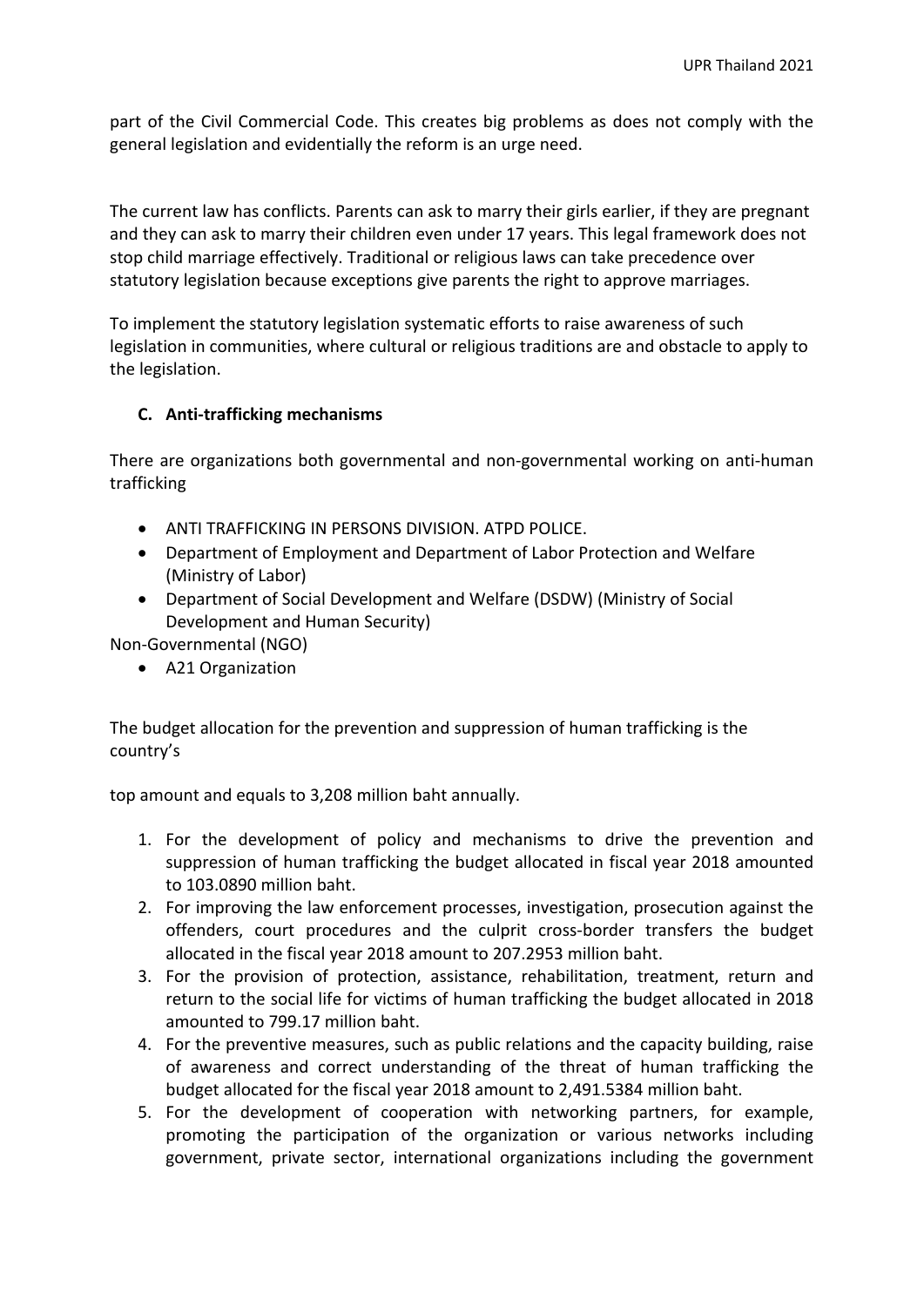representatives the budget allocated in the fiscal year 2018 amount to 43.8395 million baht.

#### **Overall Challenges**

Despite progress made on the development of comprehensive legislation protecting children and youth, preventing trafficking crimes, and promoting human rights; there is <sup>a</sup> need for further development and strengthening of related legislation and policies especially in <sup>a</sup> context of the conflict of laws situations.

Controversial legislation cases appear in matters of the early age marriage of children in regions where the law of traditions or religious rules are taken to considered being primary over the statutory legislation. The contradiction creates uncertainty and leads to ambiguity when it comes to deciding on children's marriages, which might further lead to cases of violation of human rights. We suggest that there is an urgent need to revise and reform the statutory legislation to enable its effective enforcement in every region of Thailand, with no regard to cultural and traditional norms. The provision of community-based awarenessraising activities, together with the strengthening of monitoring and enforcement mechanisms at all levels and implementing robust civil registration and vital statistics systems - all combined would be considered as sufficient measures to adapt when overcoming the conflict of laws problem.

The shortage of organizations working on the measures preventing and suppressing sexual abuse against children represents one of the main challenges when obviating crimes. We suggest that greater effort needs to be put in to strengthen the prevention measures on raising awareness, establishing <sup>a</sup> larger amount of social support programs for vulnerable groups, and putting up more funds in both education and mental health issues tackling.

The situation can be improved significantly by the enforcement of legislation and training staff in accordance with international standards, which would allow taking proactive measures on the prevention of crimes against children and youth. We suggest that private and public organizations operating in Thailand, both local and international, need to reinforce the preventive measures as well as introduce and adapt more sufficient prevention and crime reduction mechanisms conforming with the international framework.

Strict regulations applied to enable organizations to gain <sup>a</sup> direct legal right to tackle trafficking, sexual exploitation, and/or other acts of violent crimes - become <sup>a</sup> serious obstacle to dealing with criminal cases, social issues, and online offenses in <sup>a</sup> timely and the most effective way. We suggest that there is <sup>a</sup> need for revision of these regulations to help organizations to gain <sup>a</sup> legal right to take preventive measures within <sup>a</sup> sufficient timeframe and manner.

The number of police officers dealing with the related crimes cannot be considered sufficient, which makes the process of reaching out to the youth, children, victims, parents, and schools very complicated and time-consuming, creating an even greater problem when